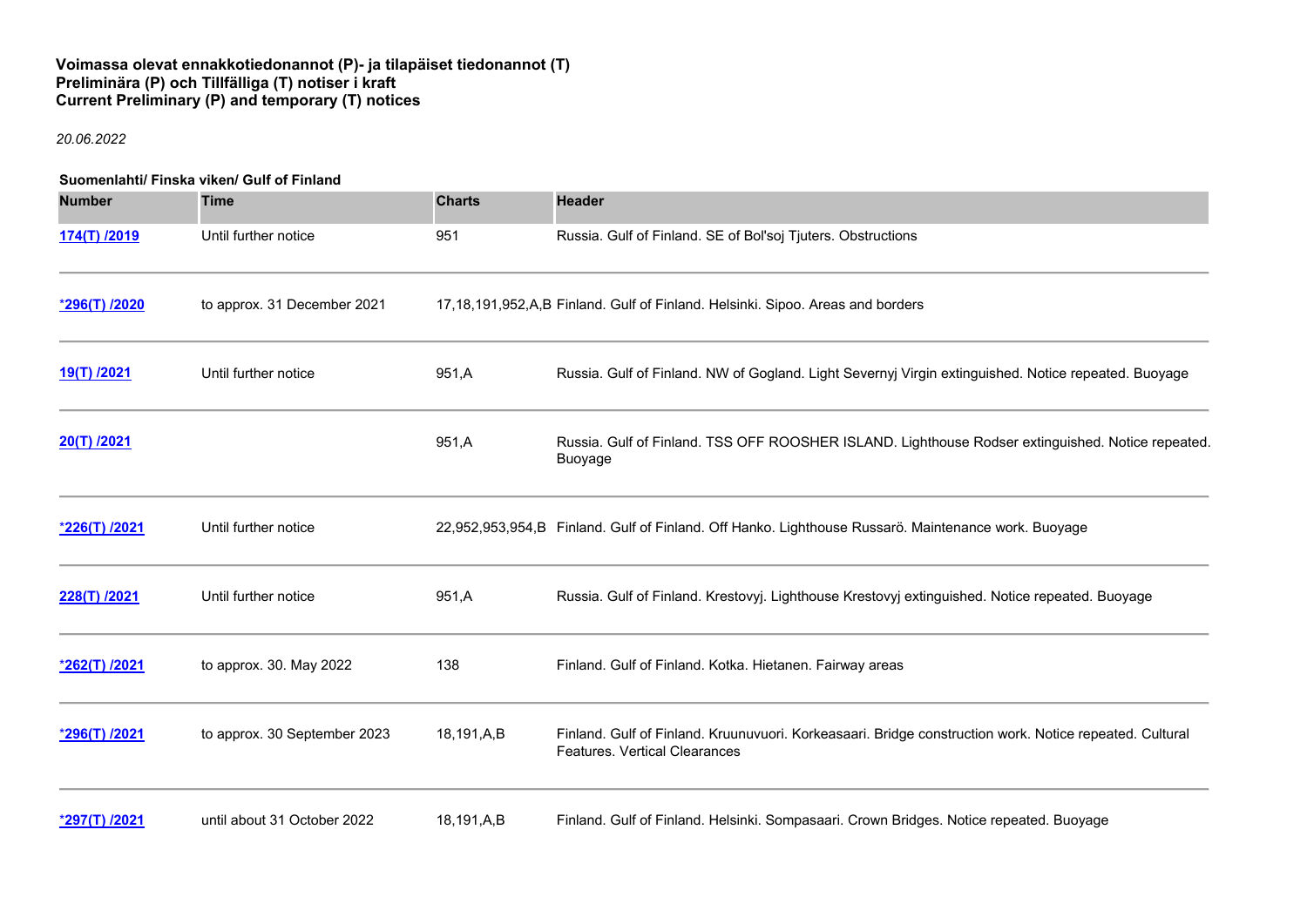| *299(T) /2021 | to approx. 30 June 2022         | 18,191,A,B     | Finland. Gulf of Finland. Helsinki. Hernesaari. Notice repeated. Buoyage. Areas and borders                                                    |
|---------------|---------------------------------|----------------|------------------------------------------------------------------------------------------------------------------------------------------------|
| *300(T) /2021 | to approx. 31 October 2022      | 18,191,A,B     | Finland. Gulf of Finland. Helsinki. Sompasaari. Underwater technical works. Notice repeated. Areas and<br>borders                              |
| *301(T) /2021 | to 6 May 2022                   | 18,191,192,A,B | Finland. Gulf of Finland. Helsinki. Santahamina. Hevossalmi. Notice repeated. Areas and borders                                                |
| *303(T) /2021 | to approx. 30 June 2022         | 18,191,A,B     | Finland. Gulf of Finland. Helsinki. Hernesaari. Notice repeated. Buoyage                                                                       |
| *304(T) /2021 | to approx. 30. June 2022        | 18,192,A,B     | Finland. Gulf of Finland. Helsinki. Vuosaari. Notice repeated. Buoyage. Areas and borders                                                      |
| *2(T) /2022   | to approx. 31 January 2022      | 14,138,A       | Finland. Gulf of Finland. Kotka. Mussalo. Fairway areas                                                                                        |
| *27(T) /2022  | to approx. 20 January 2023      | 13, 14, A      | Finland. Gulf of Finland. Kotka. Haapasaari. SE of Veitkari. Obstructions                                                                      |
| 34(T) /2022   | Until further notice            | 952,A,B        | Estonia. Gulf of Finland. Off Tallinn. Lighthouse Tallinnamadal. Buoyage                                                                       |
| *64(T) /2022  | 24.03 - to approx. 31 July 2022 | 15,16,951,A    | Finland. Gulf of Finland. Loviisa. Hästholmen. Kirmo sund. Bridge construction work. Restrictions on small craft<br>traffic. Areas and borders |
| 65(T) /2022   | Until further notice            | A, S           | Russia. Gulf of Finland. Vyborg. Destroyed leading beacon. Notice repeated. Buoyage                                                            |
| 66(T) /2022   |                                 | A, S           | Russia. Gulf of Finland. Vyborg. Light extinguished. Notice repeated. Buoyage                                                                  |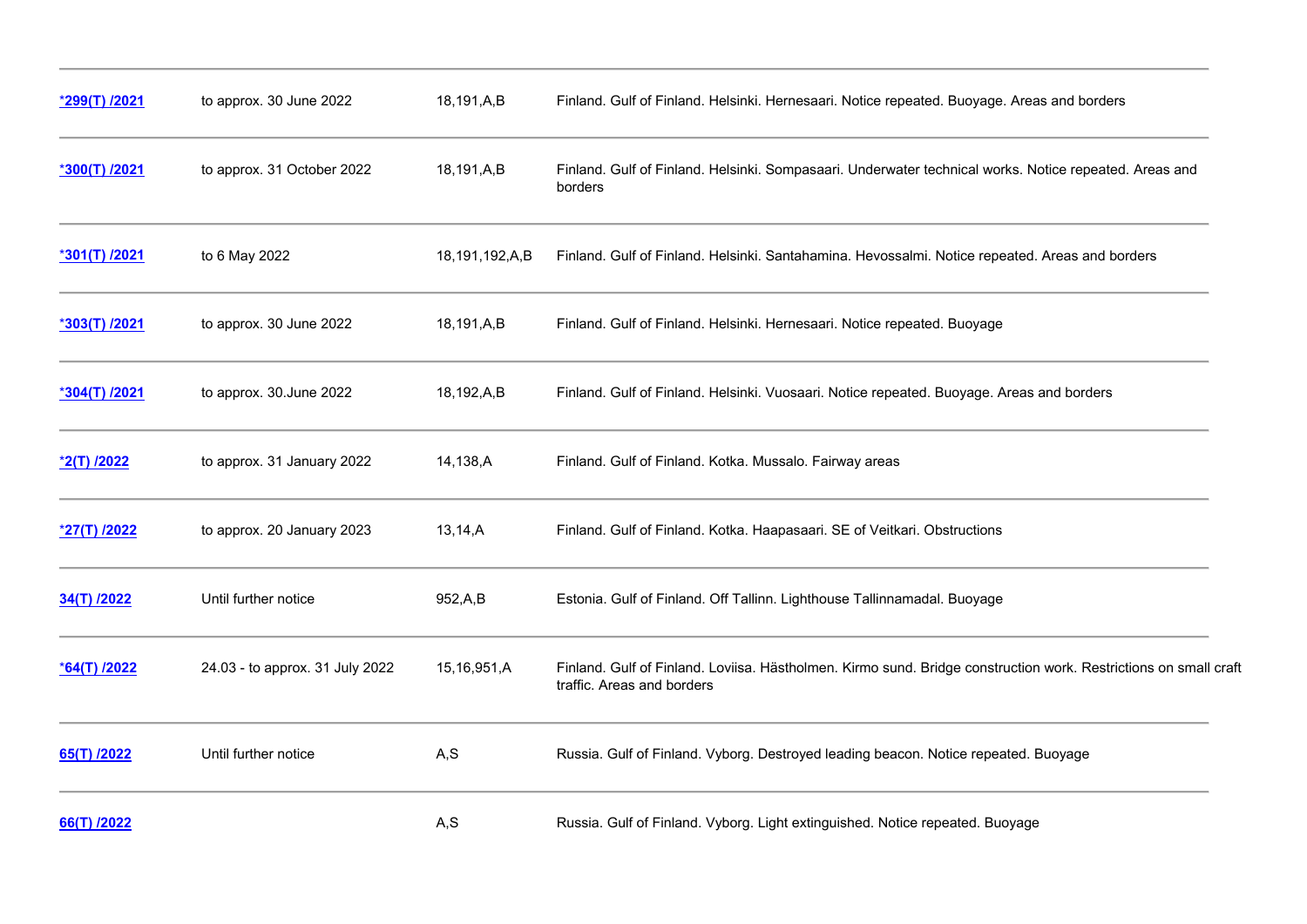| <u>*81(T) /2022</u>  | Until further notice                          | 21,B           | Finland. Gulf of Finland. Hangon itäinen selkä. ODAS buoy. Buoyage                                       |
|----------------------|-----------------------------------------------|----------------|----------------------------------------------------------------------------------------------------------|
| *85(T) /2022         | week 17 to approx. 31 October 2022 21,952,B   |                | Finland. Gulf of Finland. Raseborg. Lighthouse Längden extinguished. Buoyage                             |
| *86(T) /2022         | to approx. 31 December 2025                   | 18,191,952,A,B | Finland. Gulf of Finland. Helsinki. Kruunuvuori. Restrictions on small craft traffic. Fairways           |
| <u>*88(T) /2022</u>  | to approx. 31 August 2022                     | 14,138,A       | Finland, Gulf of Finland, Kotka, Mussalo harbour, Restrictions on small craft traffic, Areas and borders |
| $90(T)$ /2022        | Until further notice                          | 951            | Russia. Gulf of Finland. Tiskolovo. Lighthouse Kajbolovo. Buoyage                                        |
| <u>*100(T) /2022</u> | To the end of the open water season 18,19,A,B |                | Finland. Gulf of Finland. Espoo. Kytö. ODAS buoy. Buoyage                                                |
| <u>*114(T) /2022</u> | To the end of the open water season 14, A     |                | Finland. Gulf of Finland. Kotka. Kuusenkari. ODAS buoy. Buoyage                                          |
| *115(T) /2022        | Until further notice                          | 14,951,A       | Finland. Gulf of Finland. Kotka. NW of Kirkonmaa. Light Kiviletto extinguished. Buoyage                  |

| Saaristomeri/ Skärgårdshavet/ Archipelago Sea |                                                    |                 |                                                                              |  |
|-----------------------------------------------|----------------------------------------------------|-----------------|------------------------------------------------------------------------------|--|
| <b>Number</b>                                 | Time                                               | <b>Charts</b>   | <b>Header</b>                                                                |  |
| <u>*197(T) /2020</u>                          | to approx. 31 December 2022                        | 23,25,26,37,B,D | Finland. Archipelago Sea. Pargas, Sauvo, Kimitoön, Salo. ODAS buoys. Buoyage |  |
| $*100(T)$ /2021                               | To the end of the open water season 25,26,37,105,D |                 | Finland. Archipelago Sea. Pargas. Jänisholm. ODAS buoy. Buoyage              |  |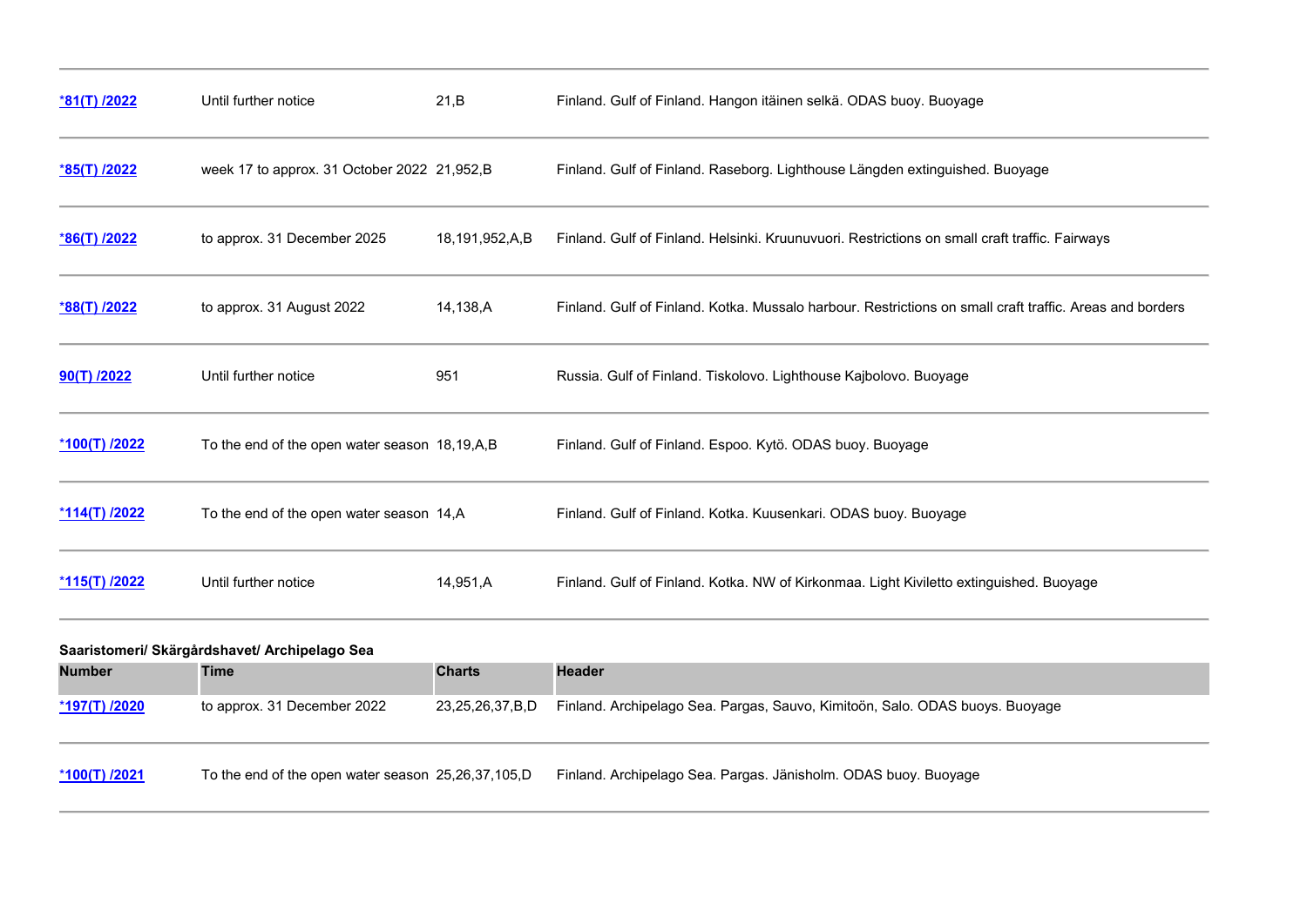| $*107(T)$ /2021      | to approx. 31 December 2023                    | 26,190,D   | Finland. Archipelago Sea. Naantali. Raumakari. Särkänsalmi. Kirkonsalmi. Rafts with seal repellent systems.<br>Buoyage |
|----------------------|------------------------------------------------|------------|------------------------------------------------------------------------------------------------------------------------|
| *185(T) /2021        | To the end of the open water season 25,26,37,D |            | Finland. Archipelago Sea. Pargas. Seili. ODAS buoy. Buoyage                                                            |
| <u>*218(T) /2021</u> | to approx. 30 August 2022                      | 26,105,B,D | Finland. Archipelago Sea. Pargas. Kirstigrund. Areas and borders                                                       |
| *252(T) /2021        | to approx. 30.June 2022                        | 26,190,D   | Finland. Archipelago Sea. Naantali. Buoyage                                                                            |
| <u>*93(T) /2022</u>  | Until further notice                           | 22, B      | Finland. Archipelago Sea. Kimitoön. Kalvören. ODAS buoy. Buoyage                                                       |
| *134(T) /2022        | to approx. 1 November 2022                     | 24,27,D    | Finland. Archipelago Sea. Vidskär. Buoyage                                                                             |
| <u>*143(T) /2022</u> | To the end of the open water season 29, C, D   |            | Finland. Archipelago Sea. Brändö. Åva. ODAS buoy. Buoyage                                                              |

# **Ahvenanmeri/ Ålands hav/ Aland Sea**

| <b>Number</b>       | <b>Time</b>                                       | <b>Charts</b> | <b>Header</b>                                                        |
|---------------------|---------------------------------------------------|---------------|----------------------------------------------------------------------|
| <u>*76(T) /2022</u> | from 4 April 2021 to approx. 15<br>September 2022 | 34.953.C      | Finland. Aland Sea. Eckerö. Lighthouse Salskär extinguished. Buoyage |

### **Selkämeri/ Bottenhavet/ Bothnian Sea**

 $\sim$ 

| <b>Number</b>        | Time                                          | <b>Charts</b> | <b>Header</b>                                               |
|----------------------|-----------------------------------------------|---------------|-------------------------------------------------------------|
| <u>*101(T) /2021</u> | To the end of the open water season 42,125, E |               | Finland. Bothnian Sea. Pori. Tahkoluoto. ODAS buoy. Buoyage |
| <u>*246(T) /2021</u> | to approx. 30.June 2022                       | 42.125.E      | Finland. Bothnian Sea. Pori. Tahkoluoto. Buoyage            |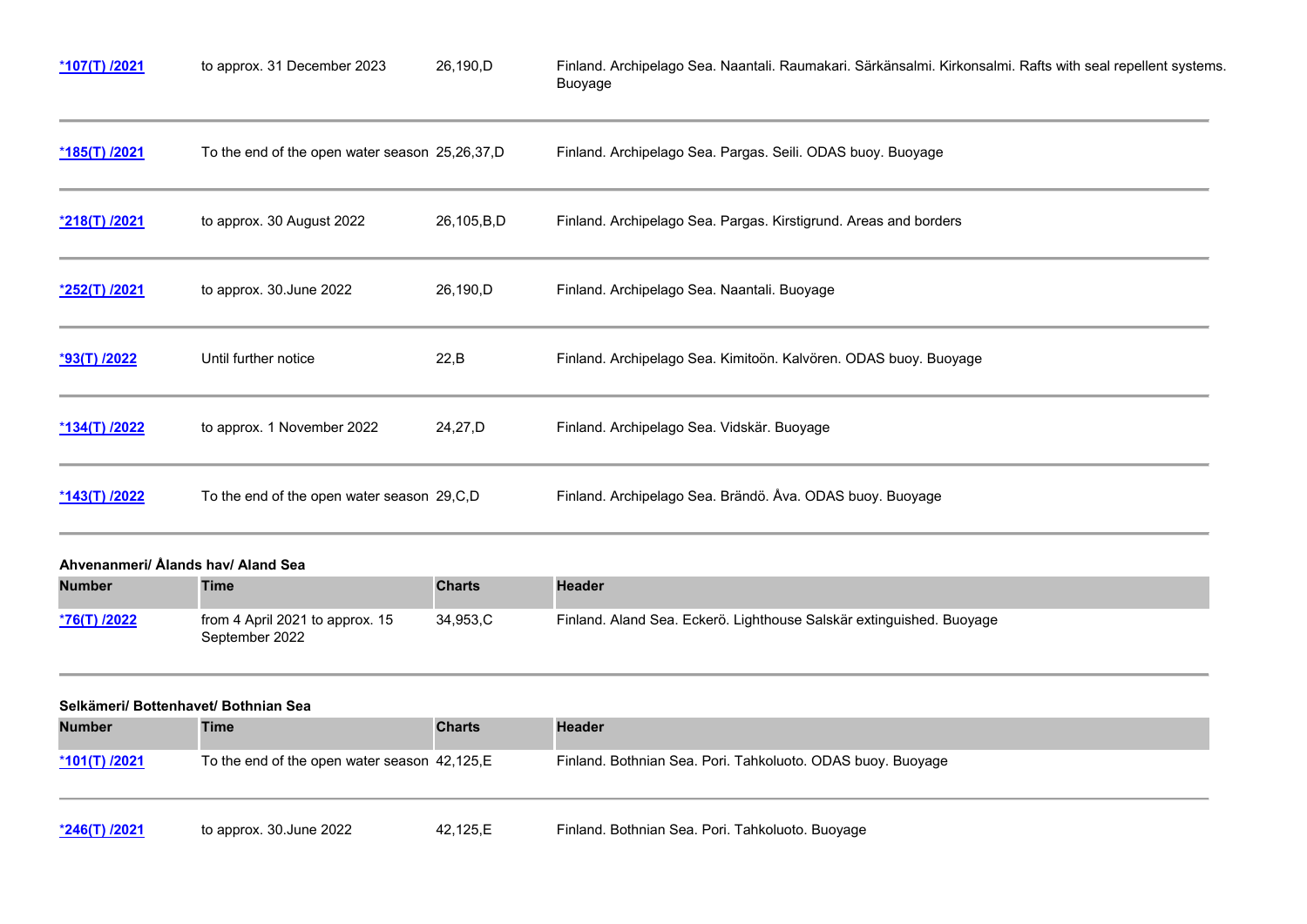| <u>*247(T) /2021</u> | to approx. 30. June 2022                     | 42,125,E | Finland. Bothnian Sea. Pori. Mäntyluoto. Buoyage                                           |
|----------------------|----------------------------------------------|----------|--------------------------------------------------------------------------------------------|
| 339(T) /2021         | Until April 2022                             | 955      | Sweden. Bothnian Sea. E of Hudiksvall. Measuring equipment on seabed. Areas and borders    |
| *30(T) /2022         | Until further notice                         | 41,127,E | Finland. Bothnian Sea. Rauma. Ulko-Petäjäs. Areas and borders                              |
| <u>*103(T) /2022</u> | To the end of the open water season 40,41,E  |          | Finland. Bothnian Sea. Uusikaupunki. Vekara. ODAS buoy. Buoyage                            |
| $*147(T)$ /2022      | To the end of the open water season 48,115,F |          | Finland. Bothnian Sea. Malax. Storskäret. ODAS buoy. Buoyage                               |
| 148(T) /2022         | Until further notice                         | 956      | Sweden. Bothnian Sea. Härnösand. Vårdkasberget. Maintenance of aids to navigation. Buoyage |
| *160(T) /2022        | to approx. 31 December 2024                  | 41,127,E | Finland. Bothnian Sea. Rauma. Otanlahti. Flytande ö. Obstructions                          |

| Merenkurkku/ Kvarken/ The Quark |                             |               |                                                                                                  |  |
|---------------------------------|-----------------------------|---------------|--------------------------------------------------------------------------------------------------|--|
| <b>Number</b>                   | <b>Time</b>                 | <b>Charts</b> | <b>Header</b>                                                                                    |  |
| *58(T) /2020                    | to approx. 2 March 2021     |               | 48,115,956,957,F Finland. The Quark. Vaasa. Vaskiluoto. Fairways                                 |  |
| <u>*79(T) /2021</u>             | to approx. 28 February 2022 |               | 48,115,956,957,F Finland. The Quark. Vaasa. Vaskiluoto. Depths. Buoyage. Fairways. Fairway areas |  |
| *340(T) /2021                   | until about 1 December 2022 | 48,115,F      | Finland. The Quark. Vaasa. Vaskiluoto. Buoyage                                                   |  |

**Perämeri/ Bottenviken/ Bay of Bothnia**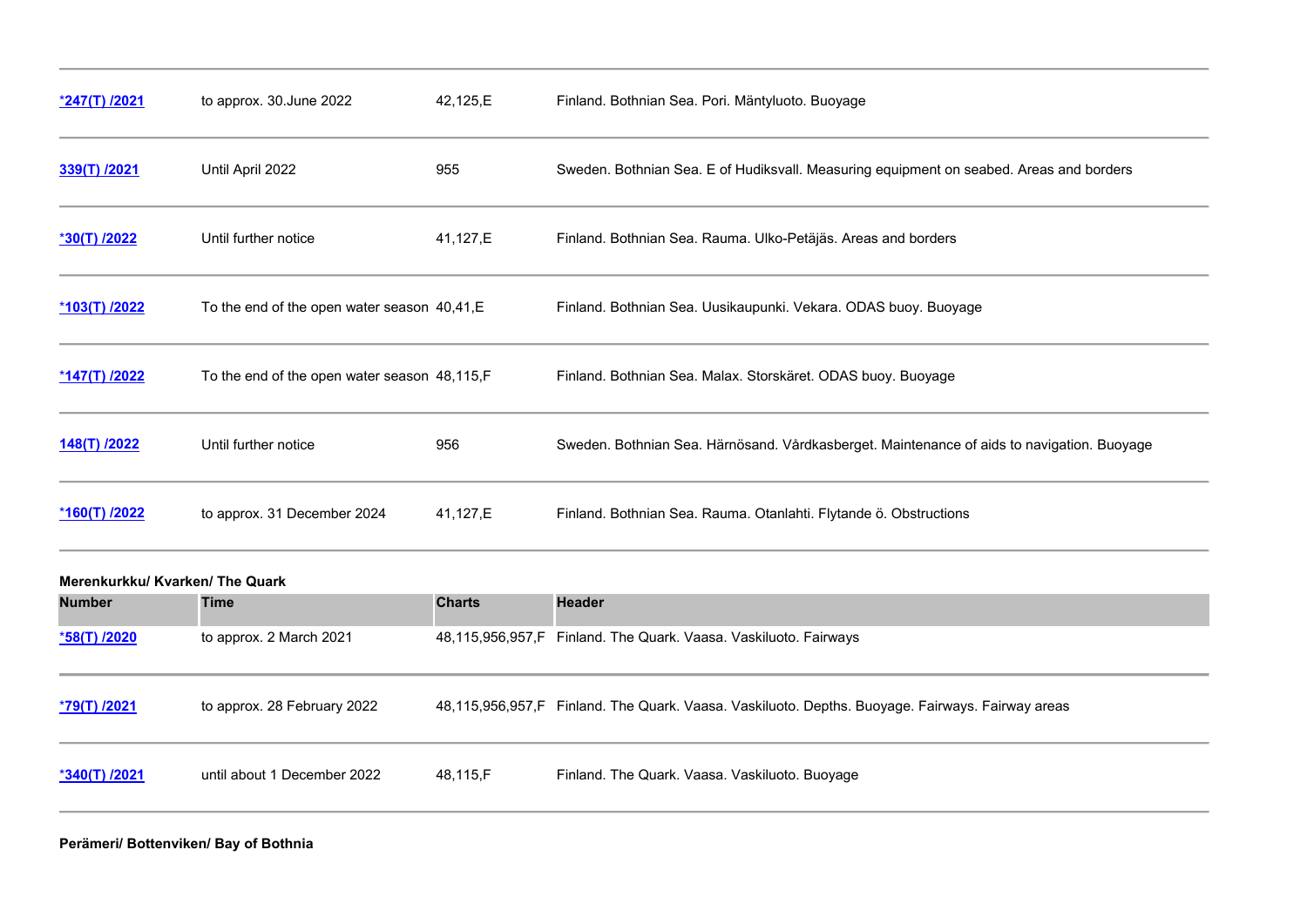| <b>Number</b> | <b>Time</b>                                | <b>Charts</b> | <b>Header</b>                                                                                                     |
|---------------|--------------------------------------------|---------------|-------------------------------------------------------------------------------------------------------------------|
| *72(T) /2022  | to approx. 23 March 2023                   | 57,119        | Finland. Bay of Bothnia. Port of Oulu. (N2000) (BSCD2000). Depths. Fairways. Fairway areas                        |
| *73(T) /2022  | to approx. 23 March 2023                   | G             | Finland. Bay of Bothnia. Port of Oulu. MSL (Mean Sea Level) / MW (Mean Water). Depths. Fairways. Fairway<br>areas |
| *77(T) /2022  | Until further notice                       | 54, G         | Finland. Bay of Bothnia. Pyhäjoki. Hanhikivi. Notice repeated. Buoyage                                            |
| *146(T) /2022 | To the end of the open water season 53,836 |               | Finland. Bay of Bothnia. Kalajoki. Maakalla. ODAS buoy. Buoyage                                                   |
| *149(T) /2022 | To the end of the open water season 57,847 |               | Finland. Bay of Bothnia. Haukipudas. Santapankki. ODAS buoy. Buoyage                                              |
| *163(T) /2022 | to approx. 31 August 2022                  | 57,846        | Finland. Bay of Bothnia. Hailuoto. Buoyage                                                                        |

| Vuoksen vesistö/ Vuoksens vattendrag/ Vuoksi watercourse        |                      |               |                                                                         |  |  |
|-----------------------------------------------------------------|----------------------|---------------|-------------------------------------------------------------------------|--|--|
| <b>Number</b>                                                   | <b>Time</b>          | <b>Charts</b> | <b>Header</b>                                                           |  |  |
| *268(T) /2019                                                   | Until further notice | M             | Finland. Vuoksi watercourse. Kuopio. Kotkatniemi. Buoyage               |  |  |
| <u>*214(T) /2020</u>                                            | Until further notice |               | Finland. Vuoksi watercourse. Leppävirta. Hyvärilä. Buoyage              |  |  |
| *235(T) /2020                                                   | Until further notice | 921,M         | Finland. Vuoksi watercourse. Kuopio. Avoluoto. Notice repeated. Buoyage |  |  |
| Kymijoen vesistö/ Kymmene älvs vattendrag/ Kymijoki watercourse |                      |               |                                                                         |  |  |

| <b>Number</b> | Time | <b>Charts</b> | <b>Header</b> |
|---------------|------|---------------|---------------|
|               |      |               |               |